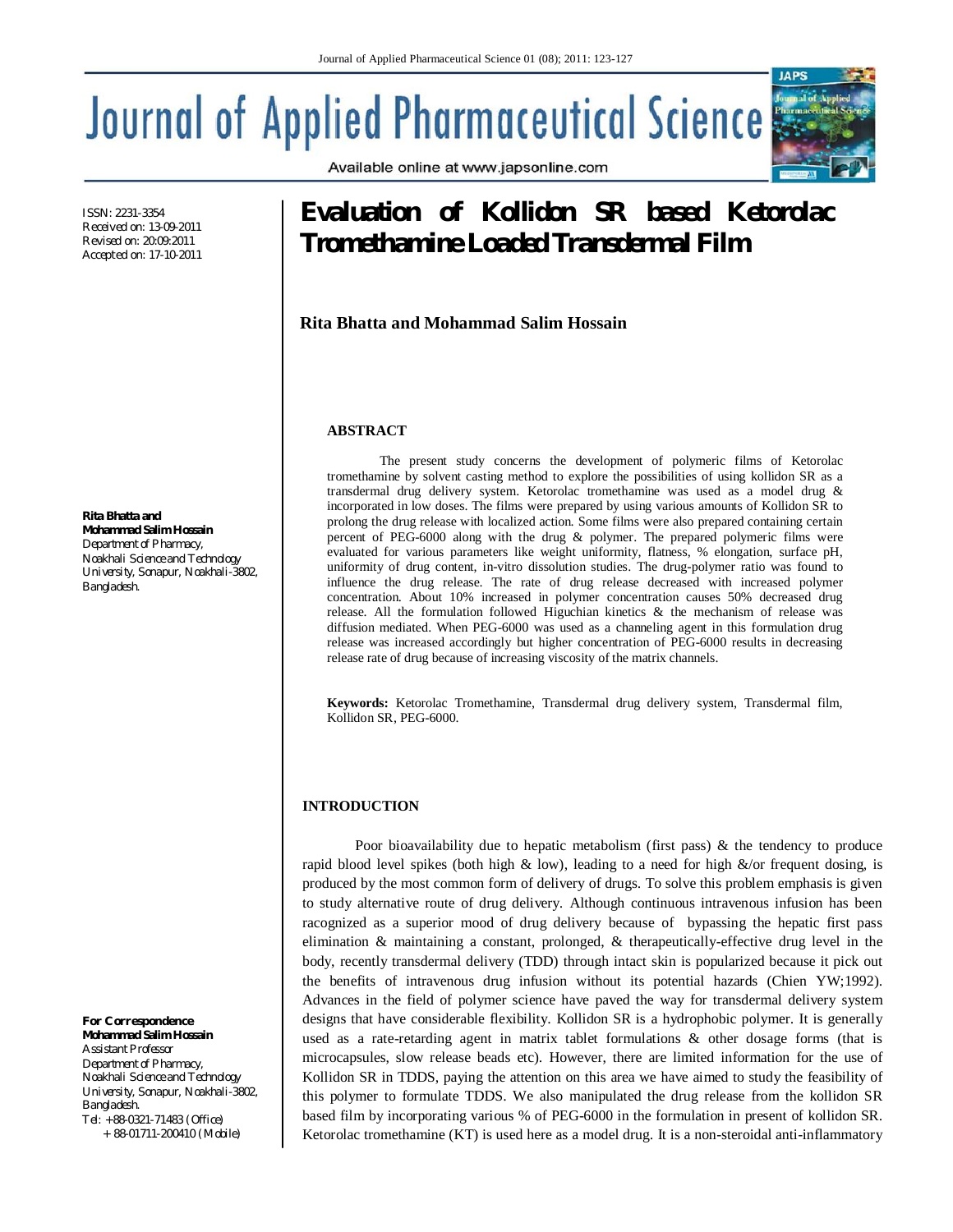drug with potent analgesic effect. For the selection of this drug there also some reasons. If we considered the oral bioavailability of KT 90% with a very low first-pass metabolism, its short biological half-life (4-6hr) produces many adverse effects, such as upper abdominal pain and gastrointestinal ulceration which restricted oral administration (Reinhart DI, 2000). As a consequence, the concept regarding delivery of KT in the form of transdermal delivery has been suggested. The usual oral dosage regimen of KT is 10-20 mg 6 hourly for short-term management of moderate pain, & 15-30 mg i.m. or i.v. 4-6 hourly (maximum 90 mg/day) (Tripathi KD, 2003). To reduce the frequency of administration and to improve patient compliance & reduce severity of upper GI tract, a sustained release TDDS of KT is required. Although, here we used KT as a model drug but, the pharmaceutical & patient benefit scheme of the prepared TDDS cannot be overruled.

# **METHODS AND MATERIALS**

#### **Materials**

 Ketorolac tromethamine (KT) was received as a gift sample from Glove Pharmaceuticals Ltd. Bangladesh. Kollidon SR (polyvinyl acetate-polyvinyl pyrrolidone (BASF, Germany), PEG-6000 (BDH chemicals Ltd, Germany), Dichloromethane (Merck, Germany), Methanol (Merck, Germany), Potassium Dihydrogen phosphate (BDH, U.K.), Sodium hydroxide (Merck, Germany). All chemicals, reagents, solvents used were of analytical grade.

#### **Methods**

# *Preparation of the films*

 The matrix type transdermal patch containing Ketorolac tromethamine (KT) was prepared using different amount of Kollidon SR. A solvent casting technique was used for the preparation of the films. Accurate amount of drug & polymer were mixed & triturated well in a mortar-pestle. And then 5ml dichloromethane were poured into this mixture in a 25ml volumetric flask. After vortexing, the homogeneous mixture was poured into a petridish of 75mm diameter (Shah et al.;1992). The petridish was lubricating using paraffin wax for the easy removal of the films. The petridish was then kept in a clean room for solvent evaporation. After 24 hrs, the films were withdrawn from the petridish & were stored in a desiccator until further use. Films F1, F2, F3 were prepared using different amount of Kollidon SR only. Some other films F4, F5, F6 were also made where certain percent of PEG-6000 (i.e. 5.56, 11.11 & 16.67%) were used along with the drug & polymer (Table 1).

**Table 1:** Polymeric composition used in the formulation of transdermal films.

| <b>Formulation</b> | F1 | F2  | F3  | F4  | F5  | F6  |
|--------------------|----|-----|-----|-----|-----|-----|
| KТ                 | 20 | 20  | 20  | 20  | 20  | 20  |
| <b>Kollidon SR</b> | 75 | 125 | 150 | 150 | 140 | 130 |
| <b>PEG-6000</b>    | -  | -   |     | 10  | 20  | 30  |

Note: All the amounts are in mg unit.

*Weight uniformity studies* (Rhaghuram et al.; 2000)

 The prepared patches were dried before testing. A specified area of patch  $(4 \text{ cm}^2)$  was cut in different parts of the patch & weighed in the electronic balance. The average weight & standard deviation values were calculated from the individual weight.

 The patch to patch weight uniformity was also measured in this work. This was carried out by individually weighing three randomly selected patches. Such determination was carried out for each formulation.

#### *Flatness test*

 In this test three longitudinal strips were cut from each film at different portion like one from centre, other one from left side, & another one from right side. The length of each strip was measured, then it was kept for 2 hrs & then the variation in length because of non-uniformity in flatness was measured by determining percent constriction. It was determined from the below mentioned formula (Wade et al.; 1994*)*.

$$
Flatness = \frac{L_2 - L_1}{L_2} \times 100
$$

Where

 $L<sub>1</sub>$  is the initial length of each strip and  $L_2$  is the final length of each strip

#### *Percentage elongation test*

 In this test three longitudinal strips were also cut from each film at different portion like one from centre, other one from left side, & another one from right side. The length of each strip was measured, then it was pull from its two sides & then the percentage elongation break was determined by noting the length just before the break point. It was determined from the below mentioned formula (Lec et al.;1991).

Elongation percentage =  $\frac{L_2 - L_1}{L_1} \times 100$ 

Where

 $L<sub>1</sub>$ is the initial length of each strip and  $L_2$  is the final length of each strip

#### *Surface pH studies*

Surface pH studies were carried out for each formulation of films. For this purpose the film was cut into  $4 \text{ cm}^2$  pieces from different places of the test film. This piece of film was then immersed in the buffer pH 7.4. After a few minutes it was put up from the medium  $\&$  then  $P^H$  value of the wet film was measured by pH meter (Electrode Hanna instruments pH 210) (Bottenberg et al.; 1991).

#### *Drug content studies*

 Drug content studies were conducted for all prepared batches of films. For this purpose the film was cut into  $4 \text{cm}^2$  pieces from different places & was weighed accurately. The  $4cm<sup>2</sup>$  films was then cut into small pieces & were taken in a 10ml volumetric flask. And then 5ml methanol was added. The films were dissolved completely by vigorous shaking. Required amount water was added to adjust the volume upto 10ml. After shaking, the mixture was filtered. Then 1ml of the filtrate was diluted 10 times by distilled water. A blank was prepared using a drug free patch treated similarly. Finally absorbance of the samples was measured by a Shimadzu UV spectrophotometer at 322nm (Costa et al.; 1997).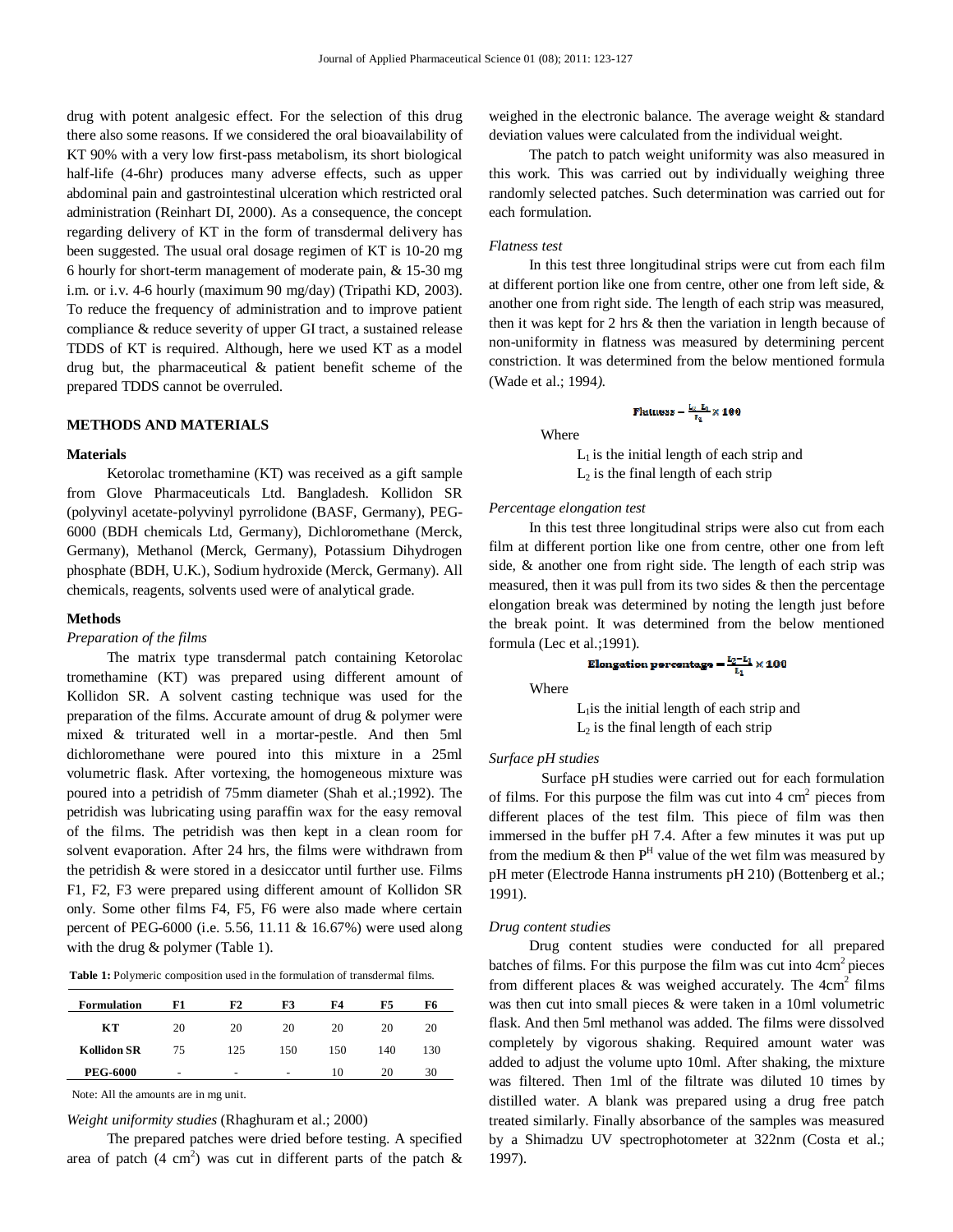#### *In-vitro release studies*

For the preparation of Phosphate buffer pH 7.4, potassium Dihydrogen phosphate 0.68gm was diluted to 1000ml with distilled water. Sodium hydroxide was used to adjust pH. The USP apparatus II (paddle method) was used for the assessment of the release of drug from the patch. The dry films was cut in  $4 \text{cm}^2$  size, weighed, & fixed over a glass plate. As a result drug was released only on one direction. The glass plate was then placed in a 500ml of the dissolution medium i.e. phosphate buffer  $p<sup>H</sup>$  7.4 & the apparatus was equilibrated to  $32\pm0.5^{\circ}$ C. The paddle was then set at a distance of 2.5 cm from the glass plate & operated at a speed of 50 rpm. 5ml of sample was withdrawn at appropriate time interval upto 7 hrs by means of a syringe & replaced by same quantity of fresh phosphate buffer. Then amount of Ketorolac released was determined spectroscopically at 322nm.

 The results of in-vitro release profile obtained for all the KT formulations were analyzed with different kinetic model for the assessment of actual drug release mechanism. These are first order kinetic model, zero order kinetic model, Higuchi model (Higuchi T, 1963), korsmeyer-peppas model (Peppas, 1985).

## **Statistical analysis**

Values are presented as mean  $\pm$  SEM. Student's t-test was applied to describe the statistical significance and  $p < 0.05$  was considered as statistically significant.

# **RESULTS AND DISCUSSION**

## **Physicochemical parameter**

 Whole weight of the film was analyzed. It was seen that the uniform weight was maintained in each formulation which was confirmed from the SEM value of each formulation. The petridish with 75 mm diameter was used for the preparation of the film. Five pieces of  $4cm<sup>2</sup>$  was cut from different site of each film & was analyzed for weight uniformity & result showed that good uniformity of weight among the formulation was performed. The average weight & SEM value are summarized in the Table 2.

**Table 2.** Physicochemical evaluation of transdermal patch.

| Co.<br>de | Whole<br>weight(mg)<br>$+$ SEM | Weight(mg)<br>$\pm$ SEM(4cm <sup>2</sup><br>film) | Drug<br>content(mg/ml)<br>/4 $cm2$ film<br>$\pm$ SEM | <b>Flatness</b><br>$($ %) | $Elongation$ %<br>ESEM | <b>Surface</b><br>pH±SEM |
|-----------|--------------------------------|---------------------------------------------------|------------------------------------------------------|---------------------------|------------------------|--------------------------|
| F1        | $96.44 + 0.78$                 | $9.152 + 0.41$                                    | $1.19 + 0.173$                                       | 100                       | $32.25 + 7.38$         | $6.79 \pm 0.069$         |
| F2        | $151.62 + 2.16$                | $1543+082$                                        | $1.37 + 0.051$                                       | 100                       | $30.24 + 10.29$        | $6.77+0.064$             |
| F3        | $165.27 + 1.28$                | $16.572 + 0.83$                                   | $1.341 + 0.061$                                      | 100                       | $28.62 + 3.405$        | $6.837+0.003$            |
| F4        | $175.18 + 0.03$                | $16.52 + 0.55$                                    | $1.456 + 0.087$                                      | 100                       | $19.97 \pm 2.99$       | $7.087 + 0.023$          |
| F5        | $184.59 + 2.69$                | $16.56 + 0.38$                                    | $1.48 + 0.046$                                       | 100                       | $8.76 + 1.468$         | $6.79 + 0.006$           |
| F6        | $176.92 + 0.57$                | $16.408 + 0.75$                                   | $1.31 + 0.173$                                       | 100                       | $7.2 + 1.89$           | $6.98 + 0.003$           |
|           |                                |                                                   |                                                      |                           |                        |                          |

The drug content of three pieces of film  $(4cm<sup>2</sup>)$  of each formulation was analyzed. The formulated patches were smooth, uniform and flexible. The drug is uniformly distributed throughout the patch. Flatness of each longitudinal strip was calculated  $\&$  the result was 0% constriction i.e. 100% flatness. It means there is no

possibility of variation of length due to non-uniformity of flatness. The results are given in Table 2.

 The percentage elongation of three longitudinal strips of each formulation was measured  $\&$  it was observed that with the increase of polymer amount there was negligible increase of % elongation. The percentage elongation for PEG-6000 loaded formulation was found to be very insignificant. Value of percentage elongation was decreased after addition of plastic material. Surface pH of three pieces from each formulation was measured & it was observed that all formulation was almost close to neutral pH i.e these will be safe  $&$  non-irritating. The results are summarized in Table 2.

# **In-vitro dissolution studies**

 In-vitro dissolution studies of the prepared transdermal films shows that the polymer imparts sustaining action on drug release from the film. With the increase of amount of polymer in formulation F1, F2, F3, the release rate of drug was retarded. The drug release from formulation F1 was 94.46% in 5 hrs when it was 44.60% for F3 in 7hrs. In formulation F1 & F2, initial rapid release were observed, gradually approaching constant values for the rest of the time, thus confirming to the controlled released behavior of the formulation. The water soluble part of Kollidon (povidone) is leached out to form pores through which the active ingredient slowly diffuses outwards (BSAF SE, 2008). Brust effect might be due to the initial migration of the drug towards the surface of the matrix (Pratibha, Anikurma, Atul, 2010).

A modification was made on film F3 (88.24% polymer) with the addition of 5.56% PEG-6000 (F4). Generally, incorporation of a water soluble excipients results in a increase in the drug release rate due to an increment in total porosity of the matrices (initial porosity plus porosity due to the dissolution of the drug) (Boza et al.; 1995). It was observed that the release of drug was increased from 44.60% to 85.42% due to incorporation of PEG-6000 which act as a channeling agent. But in formulation F5 contains  $11.11\%$  of PEG-6000 & 77.78% of polymer, the drug release was 55.98% after 7hr. For formulation F6 the release rate was 39.48% containing 16.67% PEG-6000 & 72.22% Kollidon SR. The sudden decrease of release of drug is due to progressive dissolution of PEG-6000 which yields an increase in viscosity of the matrix channels acting as a barrier that decrease the drug release rate (Holgado et al.; 1995). One of the disadvantages of Polyethylene glycols are the rate of release of water-soluble medications decreases with the increasing molecular weight of the polyethylene glycol (Raymond, 2006 ). KT is a water soluble drug & molecular weight of PEG-6000 is 7300-9300 (20), for that in these formulation PEG-6000 is act as release retardant. On the otherhand Kollidon SR is also a release retardant, as a results PEG-6000 synergistically reduces release. The study of drug release kinetics by zero order, first order, Higuchi, Korsmeyer-peppas & Hixson-crowell equation (Table 3) showed that formulations F1  $\&$ F2 were governed by Korsmeyer-Peppas model & F3 was followed by Higuchi kinetic model & also formulation F4, F5, F6 followed Korsmeyer-peppas model. To confirm the release pattern release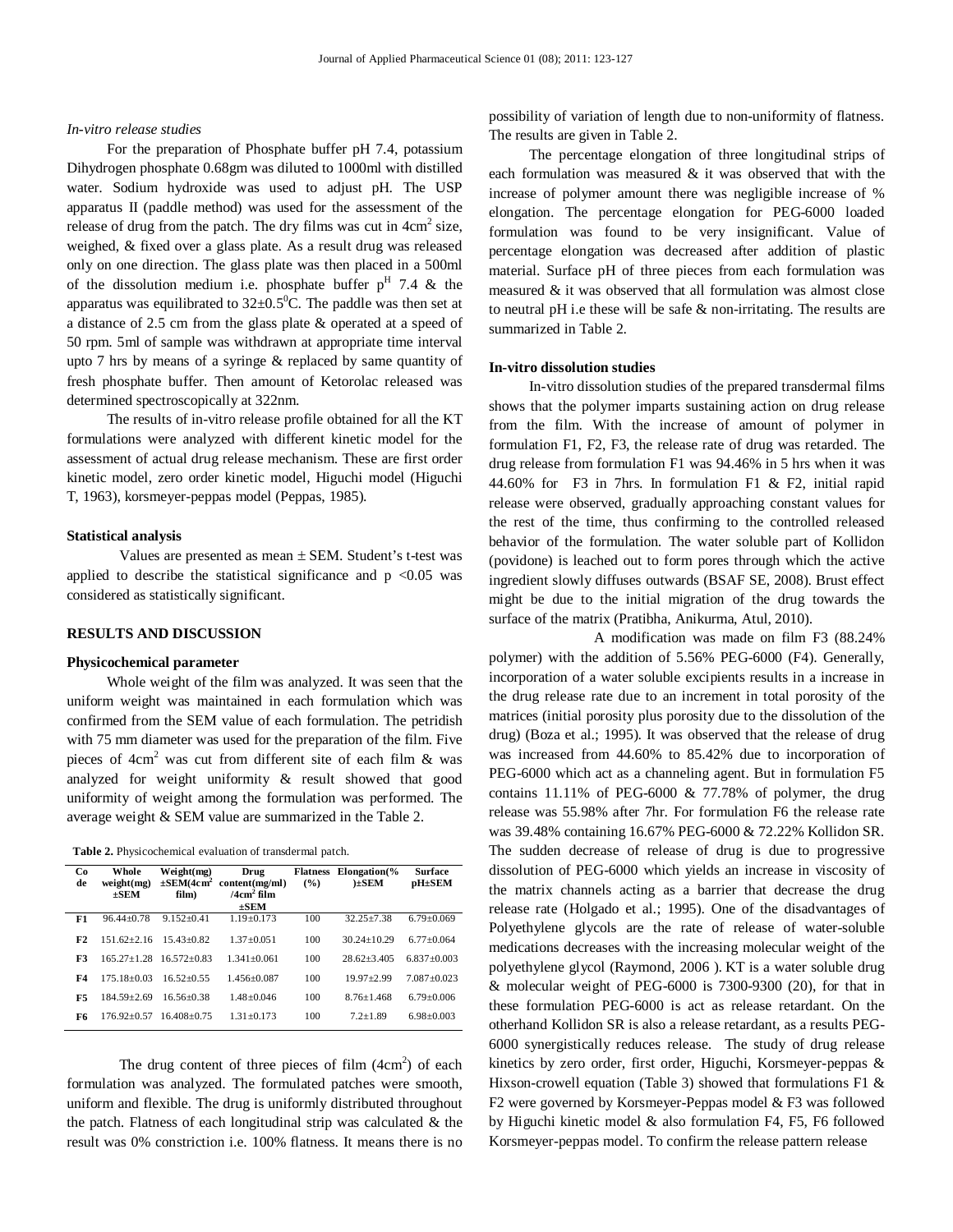**Table 3.** Drug release kinetics for various formulation of transdermal film.

| Code | Zero order     |             | $1st$ order    |          | Higuchi        |                           | Korsmeyer-     |       | <b>Hixson-crowell</b> |                       |
|------|----------------|-------------|----------------|----------|----------------|---------------------------|----------------|-------|-----------------------|-----------------------|
|      |                |             |                |          |                |                           | peppas         |       |                       |                       |
|      | $\mathbb{R}^2$ | K.          | $\mathbb{R}^2$ | K        | $\mathbb{R}^2$ | $\mathbf{K}_{\mathbf{H}}$ | $\mathbb{R}^2$ | n     | $\mathbb{R}^2$        | $\mathbf{K}_{\rm HC}$ |
| F1   | 0.967          | 12.32       | 0.808          | 0.656    | 0.957          | 38.73                     | 0.980          | 0.360 | 0.421                 | $-0.350$              |
| F2   | 0.814          | 7.044       | 0.657          | 0.621    | 0.873          | 23.45                     | 0.958          | 0.270 | 0.323                 | $-0.270$              |
| F3   | 0.901          | 5.494       | 0.855          | $-0.081$ | 0.984          | 18.51                     | 0.890          | 0.893 | 0.606                 | $-0.351$              |
| F4   | 0.282          | 5.201 0.487 |                | $-0.149$ | 0.510          | 20.20                     | 0.810          | 0.082 | 0.169                 | $-0.212$              |
| F5   | 0.543          |             | 4.663 0.689    | $-0.076$ | 0.758          | 15.91                     | 0.95           | 0.152 | 0.249                 | $-0.210$              |
| F6   | 0.601          | 0.601       | 0.681          | $-0.041$ | 0.784          | 10.48                     | 0.907          | 0.163 | 0.267                 | $-0.194$              |

exponent (n) was calculated from Korsmeyer-peppas model & it was observed that F1 & F2 was Fickian diffusion mediated & F3 was Non- Fickian diffusion mediated i.e. increase in the polymer proportion caused increasing of release exponent (n), indicating the shifting of release mechanism. Release mechanism of F4, F5, F6 was Fickian diffusion mediated.

 Figure 3(a,b) shows the overall effect of polymer (Kollidon SR) & PEG-6000 on the release rate of drug from the transdermal film. From this figure it can be clearly identified that increasing of polymer decreasing drug release & addition of PEG-6000 increase release rate but in higher concentration decreases release of drug.



**Fig 1.** In-vitro release profile (Zero order plot) of KT from transdermal patches with differrent proportions of kollidon SR



**Fig 2.** Drug release (Zero order plot) from PEG incorporated Kollidon SR based



**Fig 3.** Bar diagram showing effect of polymer content on release rate (Higuchian release) (a) formulation without PEG, (b) formulation with PEG. P<0.05 compared with F1.

# **CONCLUSION**

 The present study reveals that the polymeric compositions of transdermal film affect its pharmacotechnical properties & it is possible to design sustain release TDDS with Kollidon SR. Drug release was significantly increased by incorporating PEG-6000 in to the formulation as channeling agent. It was also observed that incorporation of high amount of PEG-6000 decreases drug release. However, further investigation is required to establish in-vivo-invitro correlation to confirm the accurate pattern of drug release  $\&$ permeation in in-vivo environment from these polymeric systems. Thus extensive studies on the prepared films would be required for the development of a transdermal drug delivery patch, using a suitable adhesive layer & backing membrane, for potential therapeutic use.

#### **REFERENCES**

BASF SE-care chemicals division-Pharma ingradients & services. (2008): 1-12.

Bottenberg P, Cleymact R, Muynck CD, Remon JP, Coomans D and Michotte Y. Development and testing of bioadhesive fluoride containing slow release tablets for oral use. *J. Pharm. Pharmacol*. 1991;43: 457-464.

Boza A, Caraballo I, Alvarez-Fuentes J and Rabaasco AM. Evaluation of eudragit RSPO & Ethocel 100 matrices for the controlled release of lobenzarit. *Drug Dev. Ind. Pharm..* 1999;25: 229-233.

Chien YW. Novel drug delivery systems. 2<sup>nd</sup> ed. Marcel Dekker. New York. (1992) 301, 340.

Costa P, Ferreria DC, Morgado R and Sousa Lobo JM. Design and evaluation of a lorazepam transdermal delivery system. *Drug. Dev. Ind. Pharm.* 1997;23: 939-944.